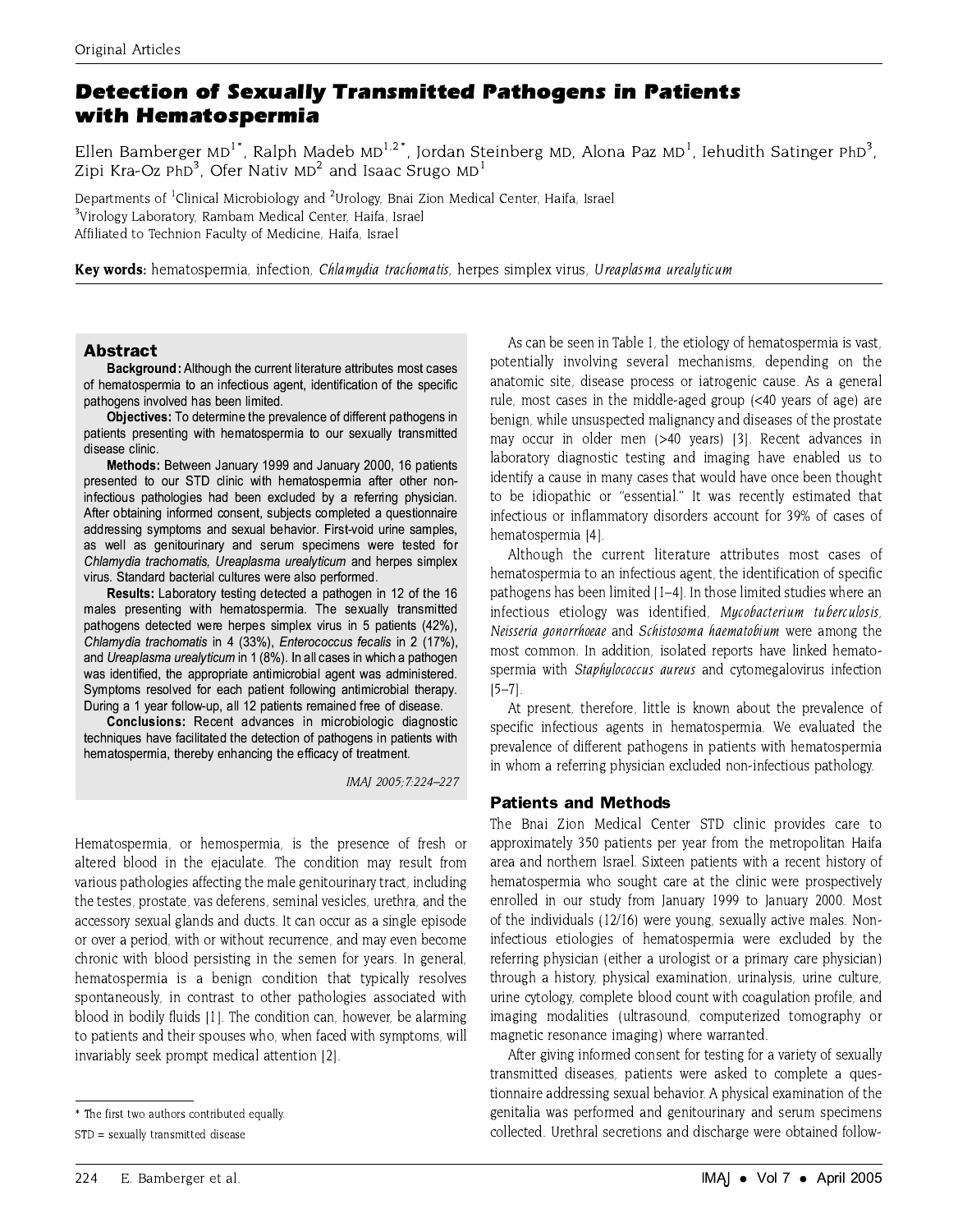#### Table 1. Causes of hematospermia

| Prostate         | Urethra         | Seminal vesicle | <b>Trauma</b>   | <b>Infectious</b>   | Systemic         | latrogenic           |
|------------------|-----------------|-----------------|-----------------|---------------------|------------------|----------------------|
| Adenomatous      | Benign polyps   | Amyloidosis     | Local nerve     | <b>Bilharziasis</b> | Cirrhosis        | High frequency       |
| polyps           |                 |                 | block           |                     | of liver         | ultrasound           |
| Benign prostatic | Condylomata     | Calculi         | Perineal        | Epididymo-          | Hypertension     | Prostate biopsy      |
| hyperplasia      |                 |                 |                 | orchitis            |                  |                      |
| Calculi          | Stricture       | Carcinoma       | Self-           | Seminal             | Hemophilia       | Prostatic injections |
|                  |                 |                 | instrumentation | vasculitis          |                  |                      |
| Carcinoma        | Urethritis      | Cysts           | Testicular      | Tuberculosis        | Leukemia         | Post-hemorrhoidal    |
|                  |                 |                 |                 |                     |                  | sclerotherapy        |
| Prostatitis      | Utricular cysts | Diverticula     |                 | Urethritis          | Lymphoma         | Post-orchiectomy     |
| Sarcoma          |                 | Leiomvoma       |                 |                     | Purpura          | Post-prostate        |
|                  |                 |                 |                 |                     |                  | cryosurgery or       |
|                  |                 |                 |                 |                     |                  | brachytherapy        |
| Telangiectasia   |                 | Obstruction     |                 |                     | Scurvy           | Post-vasectomy       |
| Varices          |                 |                 |                 |                     | Von Willebrand's | Ureteral stents      |
|                  |                 |                 |                 |                     | disease          |                      |

Table 2. Laboratory methods and source of specimen for each microorganism

| Infectious agent           | Source of specimen | Diagnostic test                             |  |
|----------------------------|--------------------|---------------------------------------------|--|
| N. gonorrhoeae             | Urethra            | Stained smear                               |  |
|                            |                    | Selective culture (Hylabs, Rehovot, Israel) |  |
| C. trachomatis             | First-catch urine  | PCR (Amplicor, Roche Diagnostic Systems)    |  |
| U. urealyticum             | Semen              | Selective culture (Mycofast, France)        |  |
| Mycoplasma hominis         | Semen              | Selective culture (Mycofast, France)        |  |
| Trichomonas vaginalis      | Urethra            | Saline wet mount                            |  |
|                            | Semen              | Selective culture (Hylabs, Rehovot, Israel) |  |
| Herpes simplex             | Serology           | HSV-1&2 IgG ELISA (Gull Laboratories, USA)  |  |
|                            | Urethra            | Antigen Detection (Dako, IDEIA, UK)         |  |
|                            | Semen              | Nested PCR <sup>15</sup>                    |  |
| Other sexually transmitted |                    |                                             |  |
| pathogens tested for:      |                    |                                             |  |
| Treponema pallidum         | Serology           | VDRL                                        |  |
|                            |                    | TPHA (Biokit, SA, Spain)                    |  |
| Hepatitis B virus          | Serology           | Anti-HBc Ag (Abbott Labs, IL,USA)           |  |
| Human immuno-              | Serology           | ELISA (Abbott Labs, IL, USA)                |  |
| deficiency virus           |                    |                                             |  |

ing a prostate massage by insertion of narrow shafted dacrontipped swabs 2-3 cm into the urethra. The swabs were then placed into transport vials (Copan, Italy), and the specimens were transported and processed immediately. A first morning semen sample was plated on selective media to culture Neisseria gonorrhoeae. The specimen was also analyzed for Ureaplasma urealyticum. First-voided urine, 30–50 ml, was collected and stored at 4°C until polymerase chain reaction testing for Chlamydia trachomatis. HSV-1 and HSV-2 type-specific seropositivity was tested by enzyme-linked immunosorbent assay. HSV antigen detection was performed from urethral swabs. PCR testing for HSV DNA was available for only one patient. A full list of the laboratory methods and source of specimen for each microorganism is summarized in Table 2.

## **Results**

Sixteen urethral, first-voiding urine, serum and semen specimens were available for laboratory evaluation. The age range of the patients was 17-66 years (median 33 years), with 4 patients (25%) over 40 years old. Eight (50%) were Israeli Jews, 6 (38%) were Israeli Arabs, and 2 (13%) were foreigners. Thirteen patients (81%) reported having two or fewer sexual partners in the last 6 months. All patients reported to be heterosexual. Two patients reported that they seldom use condoms, while all others reported that they never use condoms.

Hematospermia was the only current symptom among all 16 patients. All patients specifically denied experiencing testicular pain, sex-organ itching or lesions, epididymal pain, proctitis, arthritis, lymphadenopathy, perineal lesions, or testicular atrophy. However, two patients described the presence of a sex-organ lesion in the past, while one claimed that he suffered from prostatism and dysuria. Twelve

patients (75%) complained of recurrent bouts of hematospermia over periods ranging from 1 month to more than 2 years. Two patients were not sure of the exact duration of the symptoms, while the remainder complained of hematospermia that had lasted for less than a month.

An etiologic agent was detected in 12 patients (75%). Herpes simplex virus was found in 5 (42%) of these patients, C. trachomatis in 4 (33%), Enterococcus fecalis in 2 (17%), and U. urealyticum in 1 (8%). No pathogen was detected in the other four patients. Of the five patients with positive serology for HSV, four were seropositive for HSV-2 and one for HSV-1. Herpes antigen was positive from the urethral swab of the HSV-1-seropositive patient. A semen sample for one patient was available for PCR DNA analysis, and was positive for HSV-2. N. *gonorrhoeae* was neither cultured nor detected by PCR in any of the semen or urine specimens, respectively. The characteristics, etiologic agents isolated, and laboratory methods in all 12 cases are summarized in Table 3.

 $HSV =$  herpes simplex virus

 $PCR = polymerase chain reaction$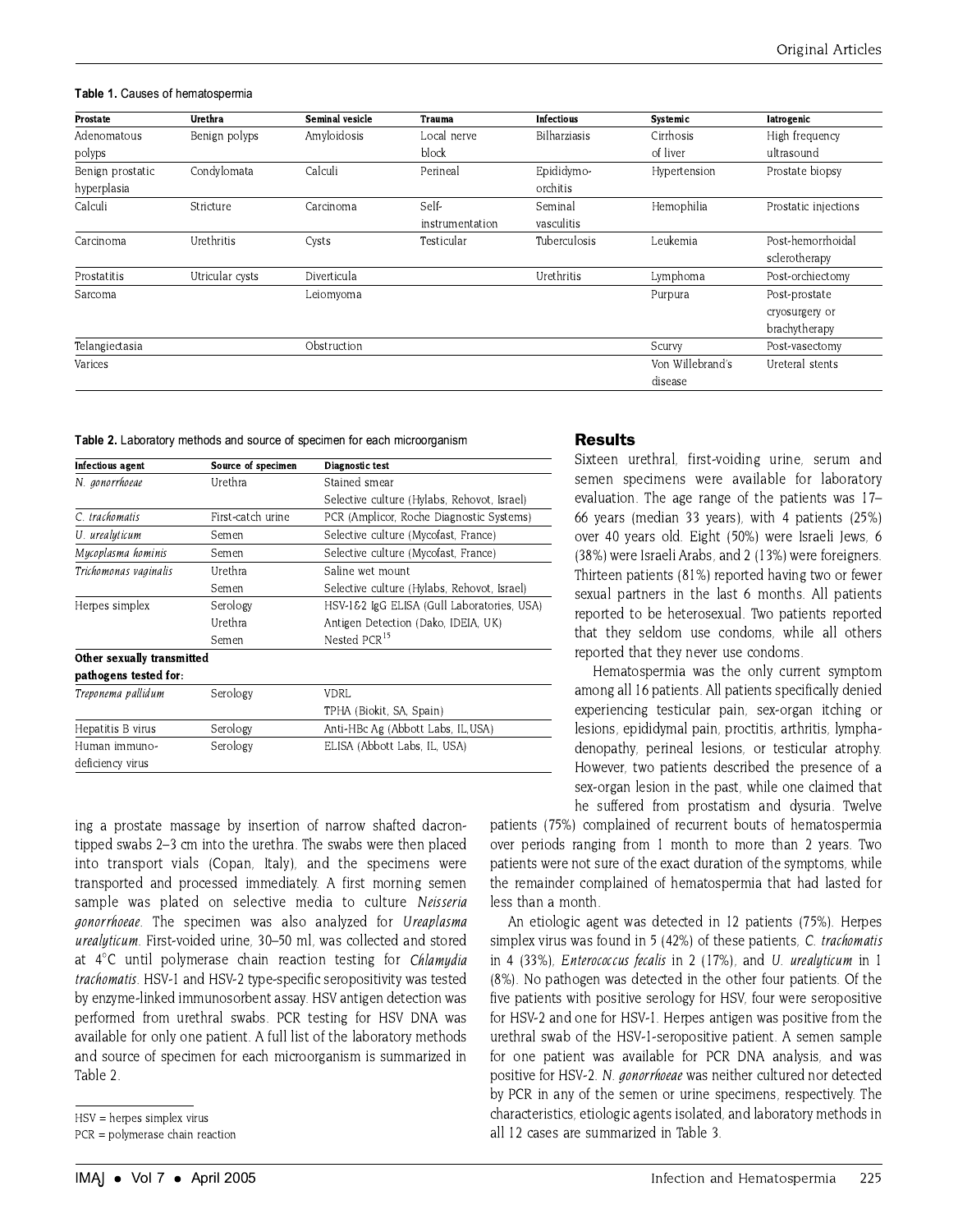| <b>Table 3.</b> Patient characteristics and etiologic agent Isolated |  |
|----------------------------------------------------------------------|--|
|----------------------------------------------------------------------|--|

|                |     | Duration of<br>hemato- | No. of partners<br>in the last |                | Confirmatory diagnostic            |
|----------------|-----|------------------------|--------------------------------|----------------|------------------------------------|
| Patient        | Age | spermia (wk)           | 6 months                       | <b>Finding</b> | test                               |
|                | 31  | 104                    | 5                              | $HSV-2$        | Serology: (+) IgM and IgG          |
|                |     |                        |                                |                | Antigen detection: Negative        |
|                |     |                        |                                |                | PCR DNA of semen: N/A              |
|                |     |                        |                                |                | Other: sex-organ lesion in         |
|                |     |                        |                                |                | the medical history                |
| 2              | 35  | 250                    |                                | $HSV-2$        | Serology: (+) IgM and IgG          |
|                |     |                        |                                |                | Antigen detection: Negative        |
|                |     |                        |                                |                | PCR DNA of semen: N/A              |
| 3<br>32        |     | 104                    | 1                              | HSV-1          | Serology: (+) IgM and IgG          |
|                |     |                        |                                |                | Antigen detection: Positive        |
|                |     |                        |                                |                | PCR DNA of semen: N/A              |
| $\overline{4}$ | 31  | 10                     | I                              | $HSV-2$        | Serology: (+) IgM and IgG          |
|                |     |                        |                                |                | <b>Antigen detection: Negative</b> |
|                |     |                        |                                |                | PCR DNA of semen: N/A              |
| 5              | 66  | 30                     | 1                              | $HSV-2$        | <b>Serology:</b> $(+)$ lgM and lgG |
|                |     |                        |                                |                | <b>Antigen detection: Negative</b> |
|                |     |                        |                                |                | PCR DNA of semen: Positive         |
| 6              | 30  | 104                    |                                | C. trachomatis | $(+)$ PCR                          |
| 7              | 17  | 150                    | $\mathbf{0}$                   | C. trachomatis | $(+)$ PCR                          |
| 8              | 40  | 1                      |                                | C. trachomatis | $(+)$ PCR                          |
| 9              | 60  | 4                      |                                | C. trachomatis | $(+)$ PCR                          |
| 10             | 33  | 104                    | 5                              | U. urealyticum | (+) culture of semen               |
| 11             | 35  | 10                     |                                | E. fecalis     | (+) culture of semen               |
| 12             | 33  | 4                      |                                | E. fecalis     | (+) culture of semen               |

 $Ig = immunoglobulin$ .

In each case where a pathogen was identified, the appropriate antimicrobial agent was administered. The treatment protocol was valacyclovir (500 mg twice a day for 10 days) for HSV-2, doxycycline (100 mg twice daily for 10 days) for C. trachomatis and U. urealuticum. and amoxicillin (500 mg three times a day for 7 days) for Enterococcus fecalis. Symptoms resolved for each patient following antimicrobial therapy. During the 1 year follow-up all 12 patients remained free of disease. The five patients for whom no pathogen was identified were referred to a urologist for further evaluation.

## **Discussion**

Hematospermia has a vast number of possible etiologies, but evaluation of patients usually reveals an infectious or idiopathic cause. In cases where symptoms occur without an associated structural or functional impairment, the condition is usually selflimiting and will resolve spontaneously. Consequently, an extensive workup is generally not conducted. However, hematospermia can persist for years, with the accompanying emotional strain on the patient and his sexual partner [2]. Therefore, even in self-limiting cases it may be prudent to pursue the etiology.

Our study examined 16 patients in whom possible noninfectious causes of hematospermia were excluded and a full STD workup was performed. In 12 of the 16 cases an infectious agent was identified as a possible cause for hematospermia. Before recent advances in microbiologic assays and techniques, these cases might have been labeled as 'essential' or idiopathic, or attributed to

a disease like tuberculosis. Today however, advances in PCR and serology enabling the detection of C. trachomatis and HSV, respectively. may offer new explanations for an old disease. The management of those cases of hematospermia in which a STD pathogen is detected is potentially greatly simplified: Antimicrobial therapy may afford a relatively simple and effective intervention, thereby eliminating much stress and anxiety for patients and their sexual partners.

In our sample group, herpes simplex virus and C. trachomatis were the most common pathogens isolated when an etiologic agent could be detected. Weidner et al. [8] also identified C. trachomatis and U. urealyticum in patients with hematospermia. However, in their series all patients suffered from prostatitis. which may explain their conclusion that these pathogens were uncommon in hematospermia without an underlying genitourinary infection. Our results demonstrate that these agents may cause hematospermia in the absence of an underlying genitourinary infectious focus (e.g., non-gonococcal urethritis, prostatitis, epididymitis).

It has been estimated that about 60% of patients infected with HSV-2 have atvoical manifestations of the disease that are unrecog-

nized or under-diagnosed by the physician and the patient [9,10]. Thus, individuals with HSV-2 seropositivity shed virus with or without the presence of genital ulcerations or a previous history of the classic genital lesions [11,12]. Given that many individuals are unaware of their HSV status, they would not attribute their hematospermia to herpes infection. Our laboratory detection of HSV, reflecting either past or recent infection, among patients with hematospermia lends itself to the possibility that hematospermia may in fact be yet another atypical manifestation of herpes infection. Indeed, in patients 3 and 5, laboratory findings of antigen detection and PCR, respectively, reflect a recent HSV infection/ reactivation coincident with their hematospermia.

Asymptomatic infection may also occur in patients with C. trachomatis. Patient no. 7, 17 years old, tested PCR-positive for this pathogen yet denied any sexual activity in the 6 months preceding the laboratory testing. The most likely explanation for this finding is that this individual contracted chlamydia in the "past," and it was not diagnosed because the patient was asymptomatic.

Some authors have shown that age plays a significant role in the workup of patients with hematospermia [13]. Multiple reports during the past decade reflect the trend that most patients under age 40 have an infectious or idiopathic etiology and require simple diagnostic modalities, while patients over 40 tend to have more serious etiologies and require more sophisticated diagnostic tests  $[13,14]$ . Our report revealed a wide age range  $(17-66 \text{ years})$  for hematospermia, with 12 (75%) of 16 patients being 40 years old or